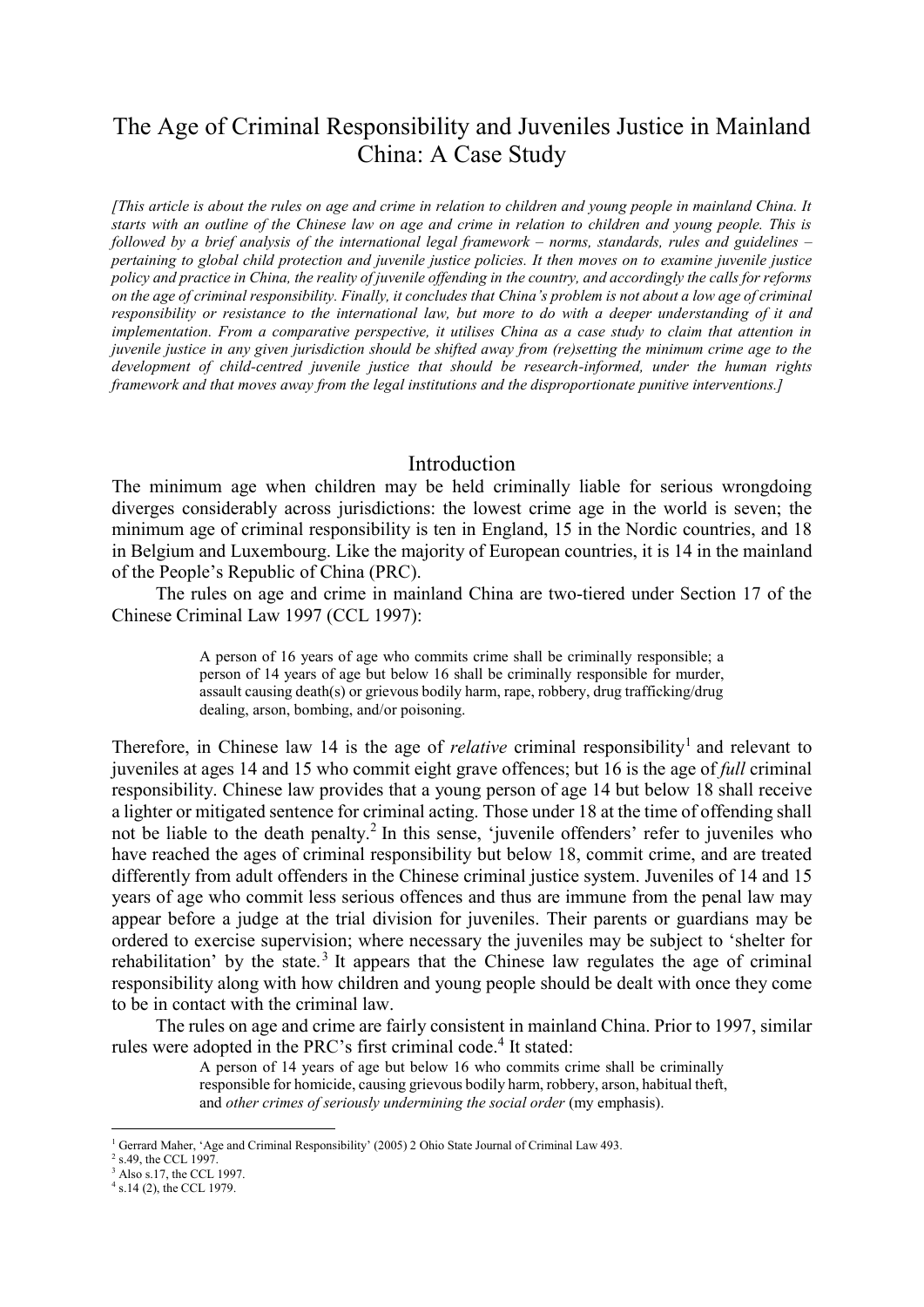Compared with the rules in the CCL 1979, the scope of offences relevant to the age of relative criminal responsibility is narrowed significantly in the current law which covers eight specified offences that reflect the seriousness of criminal acts, the crime reality in relation to juveniles and also the official emphasis of care for children. Apart from this, the general principles remain.

The Supreme People's Court Criminal Law Revision Office explained the rationale for the rules in the 1979 law:

> The vast majority of juvenile offenders are in the age range of 16 and 25; children below age 14 are rarely involved in serious criminality. While some children today do mature earlier than before, it is not the case among over 80 per cent of the rural child population. Lowering the minimum crime age would be in contrary to our juvenile justice policy – education first; punishment second. Also, the majority of jurisdictions have fixed their age of criminal responsibility at 14.5

There is no similar information for the current law. Given that there have been no radical policy shifts in this area, it is reasonable to believe that the same factors were considered to rationalise the current rules. Several interpretations can be offered. First, a combination of factors seems to be taken into account when the age of criminal responsibility was settled in China. These include the relationship between children's involvement in crime and their age, the facts of physical and cognitive maturity, the juvenile justice policy in China and the policy and practice in other jurisdictions. China appeared to have taken a rather balanced approach to determining the age of criminal responsibility, several years prior to the 'Beijing Rules'<sup>6</sup> that was adopted by the United Nations General Assembly in 1985 as the first international guidelines concerning the development of separate and specialist juvenile justice system for the purpose of protection for children.

Second, as in other countries, the age of criminal responsibility is recognised in China where the law deems that at a certain age children should know the difference between right and wrong and thus it is necessary to hold these children accountable for criminal acting. However, since there was no conclusive neuropsychological evidence for child development, the minimum crime age was arbitrarily fixed in Chinese law, as it has been in many other jurisdictions, resulting in debate as to whether the minimum age ought to be increased or decreased.

Third, the age of criminal responsibility in China is largely in line with the international law that is presented in a range of international conventions, treaties, standards, rules and guidelines concerning children's interests and rights.<sup>7</sup> The Chinese law in this respect appears to be a step ahead of that in several Western, developed systems, some neighbouring countries and many other nation states across the rest of the world. Consequently, unlike Britain,<sup>8</sup> China is under no pressure in terms of compliance with the international law for fixing the minimum crime age for juveniles.

Comparatively speaking, China does not have a low age of criminal responsibility. However, once the minimum crime age is reached, the juvenile can be arrested, prosecuted and punished. It is true that the substantive criminal law in China differentiates juveniles from

<sup>&</sup>lt;sup>5</sup> Mingxuan Gao and Bingzhi Zhao, *Collection of New China Criminal Legislation Source Materials* (Xia) (eds) (China People's Security University 1997), 2233-2234.

<sup>&</sup>lt;sup>6</sup> The *United Nations (UN) Standard Minimum Rules for the Administration of Juvenile Justice 1985, known as 'the Beijing Rules'.* 

<sup>7</sup> For example the *Beijing Rules*; the *UN Convention on the Rights of the Children* (CRC); the *UN Guidelines for the Prevention of the Juvenile Delinquency*, adopted by the General Assembly resolution 45/112 of 14 December 1990 (the Riyadh Guidelines); the *UN Rules for the Protection of Juveniles Deprived of their Liberty*, adopted by the General Assembly resolution 45/113 of 14 December 1990 (the JDLs); the *General Comment No. 10*: *Children's Rights in Juvenile Justice*. CRC/C/GC/10, Geneva (CRC 2007).

<sup>8</sup> John Muncie 'The United Nations, Children's Rights and Juvenile Justice' in Wayne Taylor, Rod Earle and Richard Hester (eds), *Youth Justice Handbook: Theory, policy and practice* (Willan 2009) 200-11.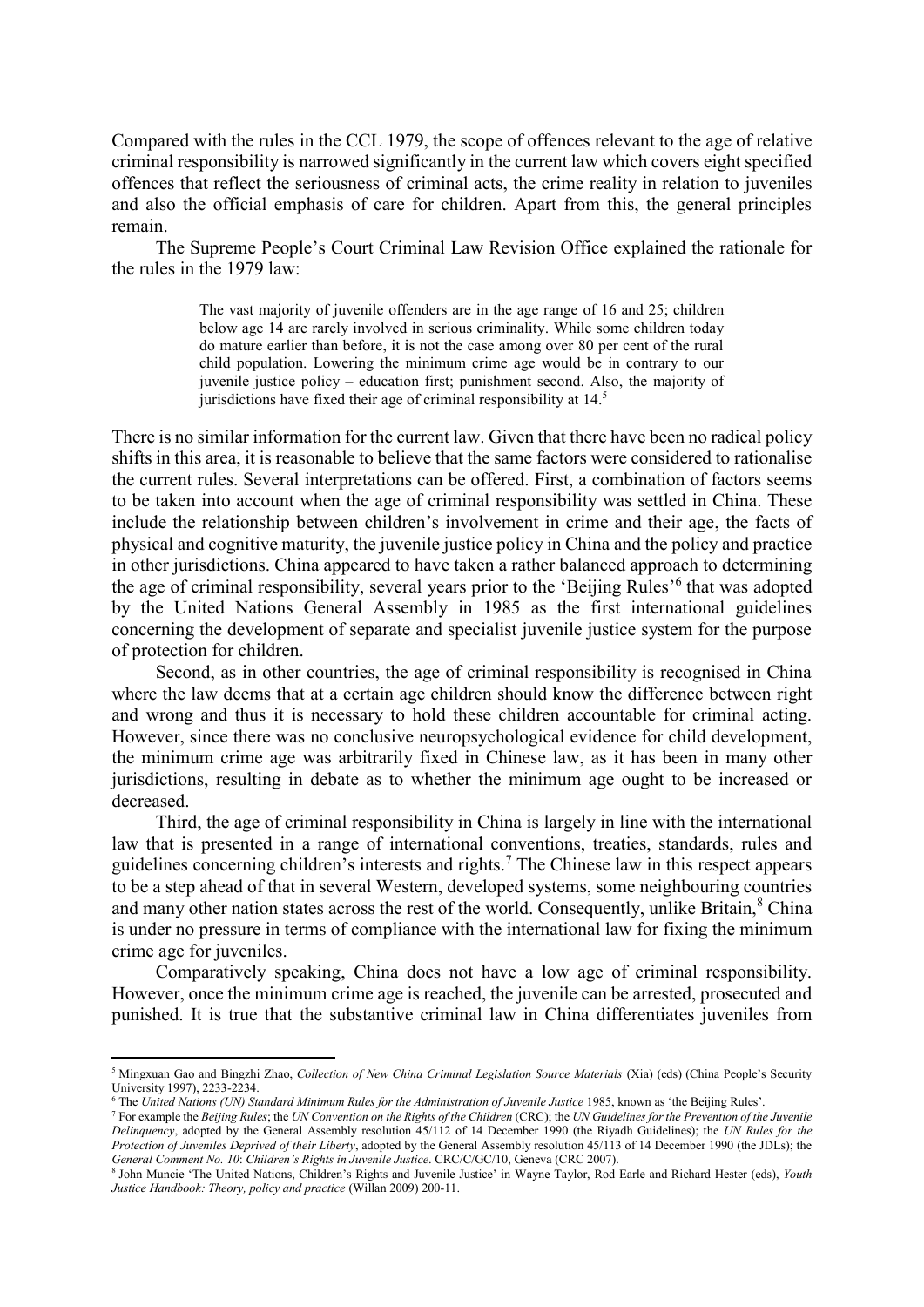adults when defining crime and punishment and the procedural law and laws concerning child protection recognise a need to use special measures for juveniles,<sup>9</sup> but it is not difficult to find gaps in law, policy and practice in terms of how offending children should be treated as far as the international law is concerned. This article is set out to discuss the rules on age and crime in China and also examines how juvenile law-breakers – essentially children who are typically from disadvantaged backgrounds in society<sup>10</sup> – are dealt with in the Chinese system.

It starts with an outline of the Chinese law on age and crime in relation to children and young people. This is followed by a brief analysis of the international legal framework – norms, standards, rules and guidelines – pertaining to global child protection and juvenile justice policies. It then examines juvenile justice policy and practice in China, the reality of juvenile offending in the country and recommendations for reform to the age of criminal responsibility. It concludes that China's problem is not the low age of criminal responsibility or resistance to the international law, but the understanding and implementation of the law. From a comparative perspective, China is utilised as a case study to claim that attention in juvenile justice in any given jurisdiction should be shifted away from (re)setting the minimum crime age to the acceptance and development of child-centred juvenile justice that should be research-informed, aligned with the international human rights framework; this would engage a departure from current legal institutions and disproportionate punitive interventions.

## International Legal Framework: Safeguarding Juveniles in Conflict with the Law

In the following pages, the international legal framework is outlined to illustrate the global benchmarks for examining policy and practice in China as regards the protection of children who offend. Scholarly literature on the minimum age of criminal responsibility often makes reference to the capacity responsibility of children.<sup>11</sup> It is assumed that 'an age' should, and can, be found to 'appropriately' hold child law-breakers accountable. Over the years, efforts have been made to advance the legal norm of the age of criminal responsibility by seeking support from neuropsychological findings in respect of the moral development of children.<sup>12</sup> So far, no consensus has been reached in this area of psychology.

The international law, however, takes a rather different approach and provides the rules and guidelines in rights discourses, which seek to safeguard children's rights and interests in juvenile justice. There are a range of human rights treaties, for example the United Nations Convention on the Rights of the Child (CRC), as well as non-binding, international instruments that seek to provide a 'unifying legal framework' for juvenile justice policy on a global scale.<sup>13</sup> Together, they help identify international norms and standards that guide the contracting states determine approaches in consonance with international agreements. These rules and guidelines direct the level at which the minimum age of criminal responsibility should be set and safeguard the appropriate treatment for juveniles in conflict with the law. The term 'international law' is used broadly in this article to include both the binding agreements and the official guidelines associated with them.

## International law on the age of criminal responsibility

<sup>&</sup>lt;sup>9</sup> Anqi Shen, 'The Role of the Study-Work School: A Chinese case study on early intervention and child-centred juvenile justice' (2015) Youth Justice, published online before print on September 8 2015, doi: 10.1177/1473225415601250.  $10$  Muncie (n 8).

 $11$  Maher (n 1) 512.

<sup>&</sup>lt;sup>12</sup> Nuno Ferreira, 'Putting the Age of Criminal and Tort Liability into Context: A dialogue between law and psychology' (2008) 16 The International Journal of Children's Rights 29.

<sup>&</sup>lt;sup>13</sup> Barry Goldson and Gordon Hughes, 'Sociological Criminology and Youth Justice: Comparative policy analysis and academic intervention' (2010) 10(2) Criminology & Criminal Justice 211, 212.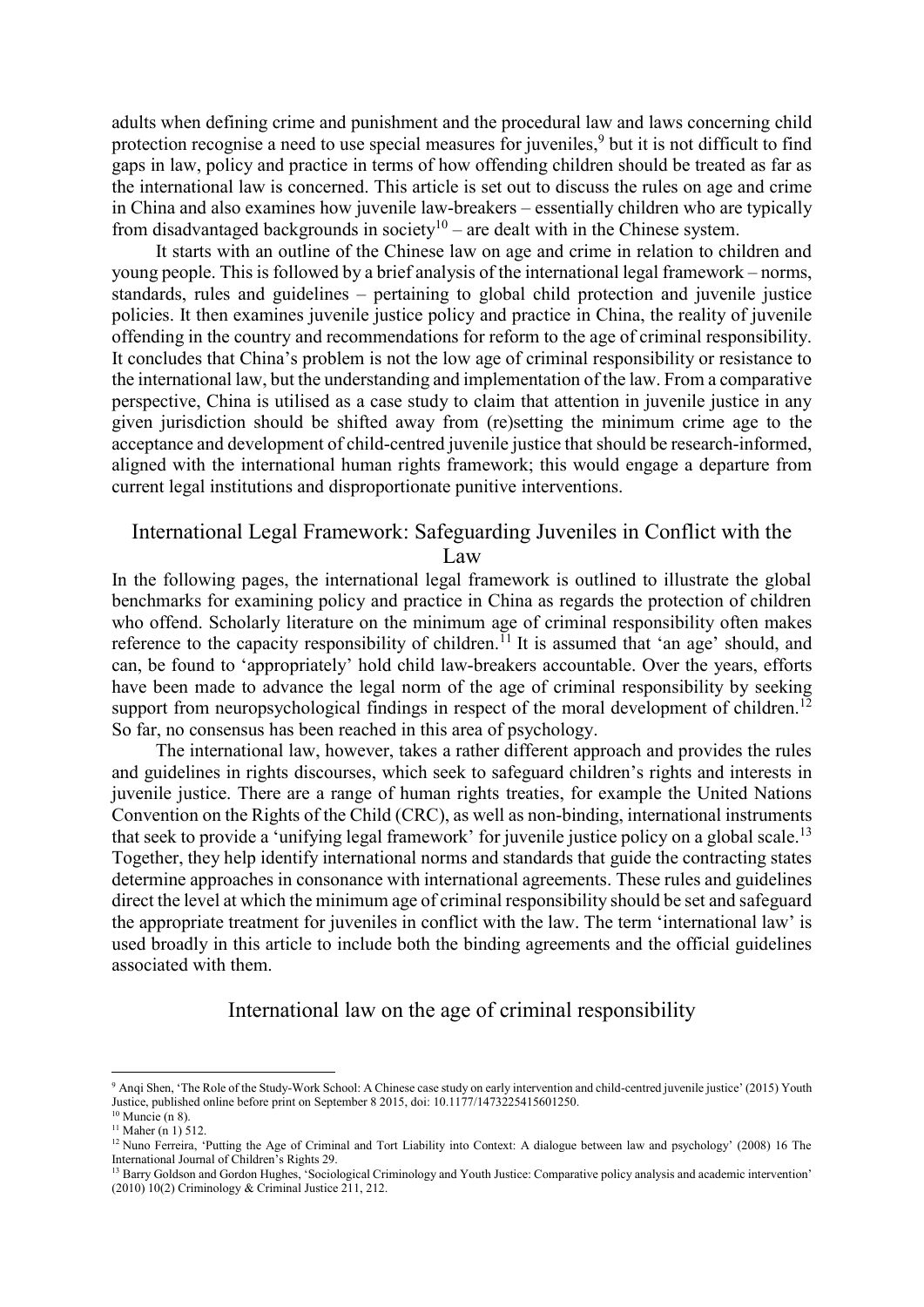The starting point lies in the *Beijing Rules* – a non-binding official document providing recommendations on the protection of juveniles who offend:

In the legal systems recognising the concept of the age of criminal responsibility for juveniles, the beginning of that age shall not be fixed at too low an age level, bearing in mind the facts of emotional, mental and intellectual maturity.<sup>14</sup>

The international law provides general guidance, and it appears to accept national variations recognising that childhood maturity may differ across jurisdictions due to political, social, cultural and historical conditions.

The CRC, which recognises children's rights worldwide, offers detailed rules on the age of criminal responsibility for juveniles. Article 40.3(a) provides that States Parties shall seek to promote 'the establishment of a minimum age below which children shall be presumed not to have the capacity to infringe the penal law'. Below the minimum crime age children have absolute immunity from the penal system. For Maher, legal systems in the world tend to use the age of criminal responsibility in two discrete ways: one concerns the capacity of a child to commit a crime; the other relates to exemption of a child from the 'full' or adult system of prosecution and punishment. <sup>15</sup> The international law seems to define the age of criminal responsibility in the latter sense. The CRC does not specify a minimum crime age.

The UN Committee on the Rights of the Children (UN Committee) – the executive body that administers the CRC – sets 12 as the 'absolute minimum age' of criminal responsibility. For children below age 12, 'the irrefutable assumption is that they cannot be formally charged and held responsible in the penal law procedure'. The Committee clarifies that 'States Parties are encouraged to continue to increase their minimum age of criminal responsibility to a higher age level', but not to lower it, if it is currently above 12.<sup>16</sup>

In parallel, the international law stipulates a minimum age below which it should not be permitted to deprive children of their liberty<sup>17</sup> – the 'minimum age of freedom penalty' perhaps it can be named – and, accordingly, the 'absolute minimum age' may be termed as the 'minimum age of entry' (to the penal system). This combination provides a narrow definition of the age of criminal responsibility in international law.

The 17<sup>th</sup> Congress of the International Association of Penal Law (International Congress of Penal Law)<sup>18</sup> specifies that to a child below age 14, only *educational* measures might be applied. This means that whilst for children at or above 12 (the minimum age of entry) at the time of offending but younger than age 14 (the minimum age of freedom penalty), penal law procedures can be applicable,<sup>19</sup> but only educational measures might be used for them as a means of disposal for their wrongdoing.

The international law appears to allow a gap between the two age limits to recognise the variations of juvenile justice practices: in some jurisdictions such as Scotland the age of entry is very low but only educational and welfare-based measures, as opposed to penal penalties and freedom penalties in particular, are permitted for offending juveniles below a higher age.<sup>20</sup> This illustrates that the international law is primarily concerned with the best interests of children in conflict with the law,<sup>21</sup> and prevents them being incarcerated at young ages.

<u>.</u>

 $21$  Article 3, CRC.

<sup>&</sup>lt;sup>14</sup> Rule 4.1.

<sup>&</sup>lt;sup>15</sup> Maher (n 1) 493.

<sup>&</sup>lt;sup>16</sup> Comments 31-33.

 $17$  Rule 11(a), the JDLs.

<sup>&</sup>lt;sup>18</sup> It resolved the 'Justification of the Principle of Criminal Liability and the Different Categories of Age' in José Luis De La Cuesta (ed.)<br>Resolutions of the Congress of the International Association of Penal Law (19 *Resolutions of the Congress of the International Association of Penal Law (1926-2004)*, [http://www.penal.org/sites/default/files/files/RICPL.pdf,](http://www.penal.org/sites/default/files/files/RICPL.pdf) 156-8.

<sup>&</sup>lt;sup>19</sup> Comments 31-33, CRC 2007.

<sup>&</sup>lt;sup>20</sup> Howard League for Penal Reform, 'Punishing Children: A survey of criminal responsibility and approaches across Europe' (The Howard League for Penal Reform 2008) 7; Maher (n 1).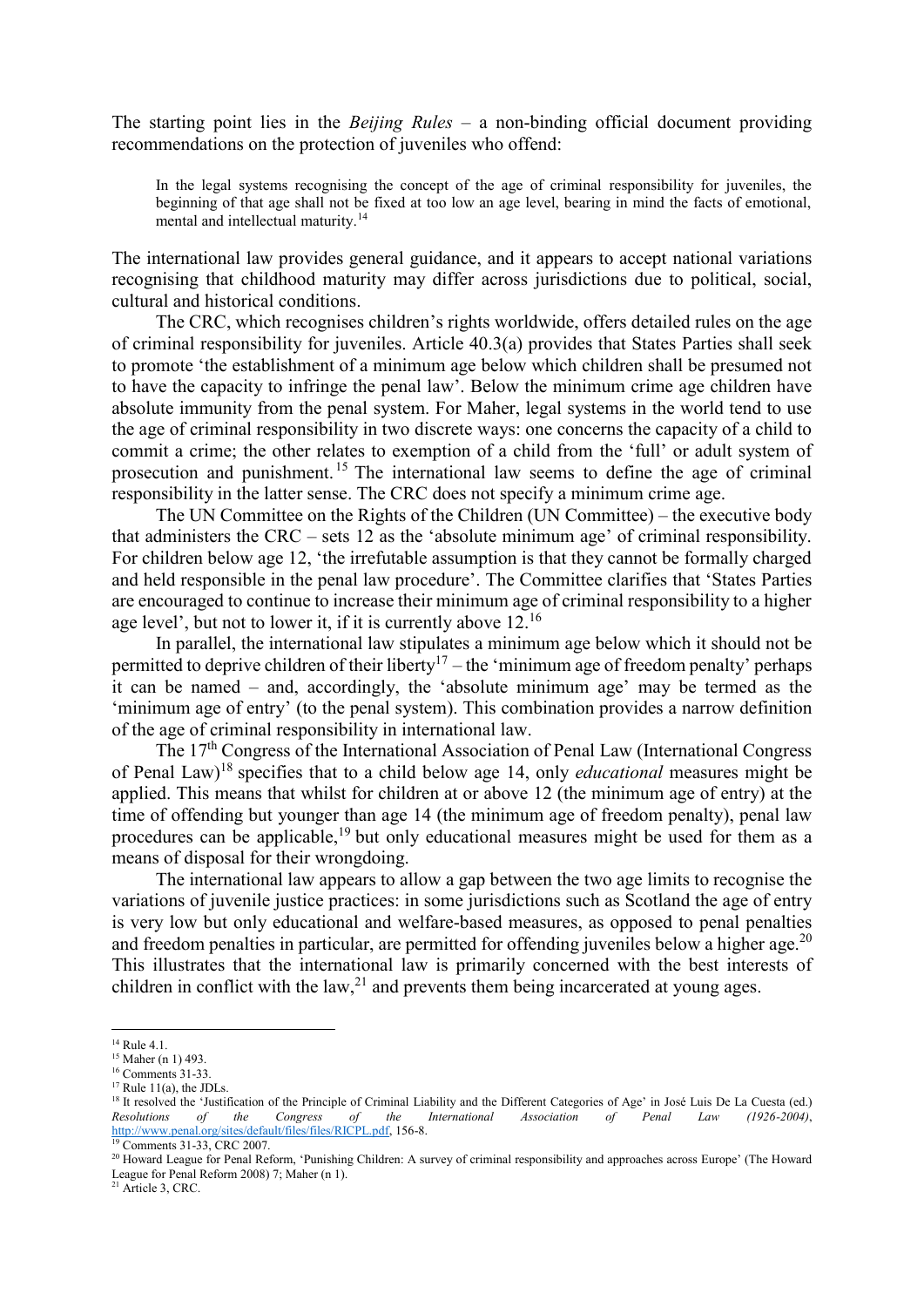In addition to the age rules, the international law also provides the general principles and specific requirements which govern the way in which offending juveniles should be dealt with in state systems.

International law: the treatment of juveniles in conflict with the law The *Beijing Rules* suggest that conventional, punitive measures are not appropriate and their use should be minimised; alternatives should be developed focused upon the well-being of the juvenile.<sup>22</sup> This recommendation is incorporated into the CRC. Article  $40.3(b)$  specifies that 'whenever appropriate and desirable, measures for dealing with such children without resorting to judicial proceedings, providing that human rights and legal safeguards are fully respected'. This provision essentially imposes an obligation on contracting states to minimise the use of the penal law measures so as to reduce the harm that may be caused to juveniles by criminalisation and punitive disposals, such as custody.<sup>23</sup> The international law is clearly informed by the research findings and is evidence-based. $24$ 

In addition to justifying a separate juvenile justice system from that of adult offenders which requires different treatment for children, the CRC 2007 stresses:

> The protection of the best interests of the child means, for instance, that the traditional objectives of criminal justice, such as repression/retribution, must give way to rehabilitation and restorative justice objectives in dealing with child offenders.<sup>25</sup>

Educational measures and other alternatives that focus on the rehabilitation of the individual child offender are specifically promoted under the International Congress of Penal Law. <sup>26</sup>

These international instruments require national governments to adopt welfare-based approaches that are 'rooted in inquisitorial, adaptable, informal, needs-oriented and childspecial processes<sup>27</sup> and wherever possible to avoid conventional justice measures.

 It appears that the broad definition of the age of criminal responsibility in the context of international law is presented in two sets of rules: the first safeguards offending juveniles by ensuring they are not brought into the penal system; the second prevents juveniles from being dealt with by punitive measures that are proven harmful to them. It is worth noting that in practice the international law often serves only as a 'useful campaign tools for those with an interest in juvenile justice'.<sup>28</sup> Ultimately, it is the responsibility of nation states to determine whether or not, and if so, how to translate those instruments into national policy and practice. Apart from the willingness of national governments, there are also technical difficulties in identifying a global understanding of the international law: there are 'substantial translational disjuncture between *international* standards and *national* policies' and this has rendered 'multitudinous and widely varying forms' of juvenile justice policies in the world.<sup>29</sup> Consequently, the CRC 2007 concludes that 'many States Parties still have a long way to go in achieving full compliance with the  $CRC<sup>30</sup>$  although this might not be the result of intentional failure to comply with international norms and standards which may be interpreted differently across diverse national perspectives.

<sup>22</sup> Rule 17.

 $23$  Article 1, CRC.

<sup>24</sup> For example, Uberto Gatti, Richard E Tremblay and Frank Vitaro, 'Iatrogenic Effect of Juvenile Justice' (2009) 50(8) Journal of Child Psychology and Psychiatry 991; Lesley McAra and Susan McVie, 'Youth Justice? The impact of system contact on patterns of desistance from offending' (2007) 4(3) 315.

 $25$  Comment 10.

 $26$  Recommendation 3, see De La Cuesta (n 17).

<sup>27</sup> Goldson and Hughes (n 13) 212.

<sup>&</sup>lt;sup>28</sup> Howard League for Penal Reform (n 19) 5.

<sup>&</sup>lt;sup>29</sup> Goldson and Hughes (n 13) 213.

<sup>30</sup> Comment 1, CRC 2007.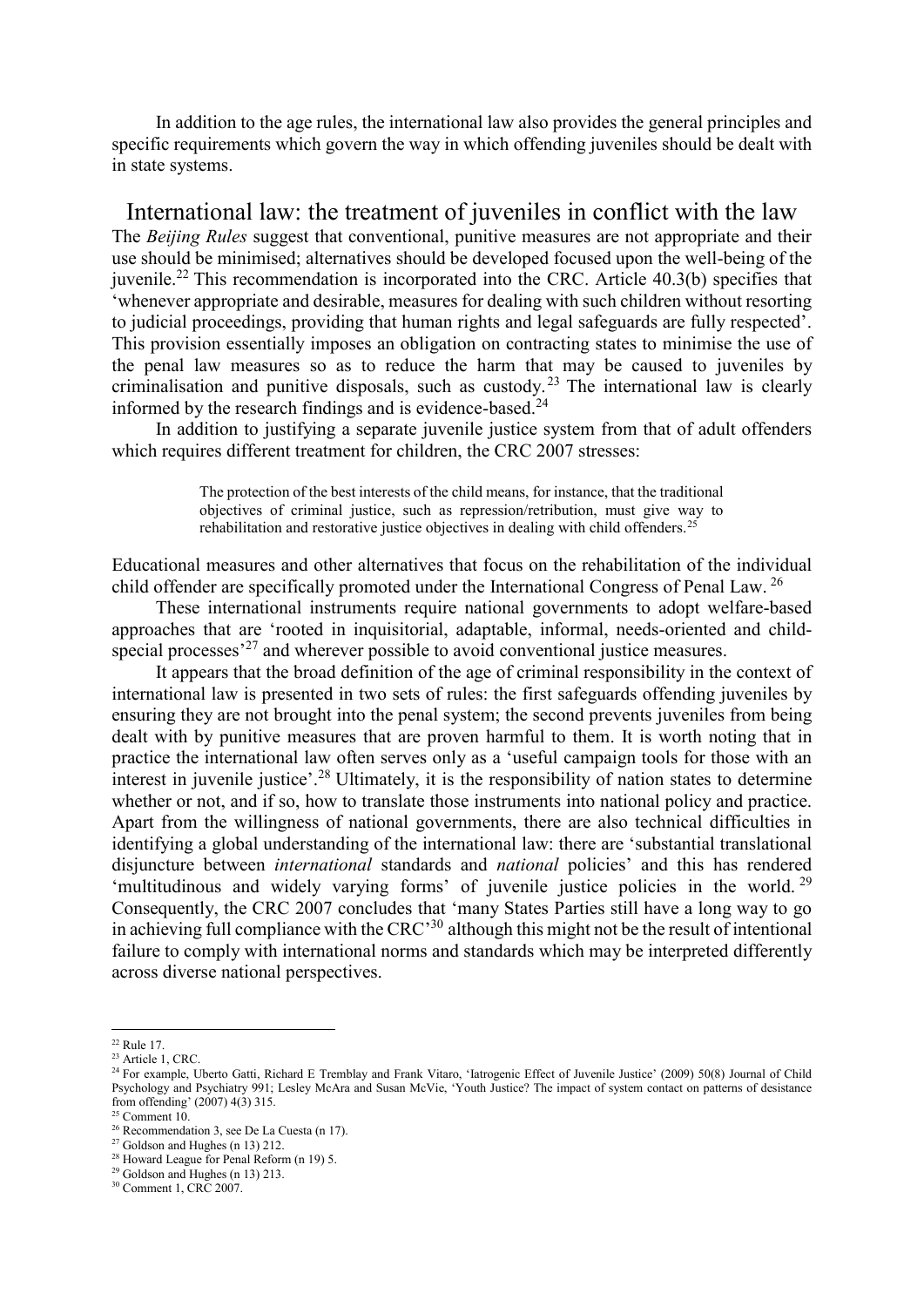Breach of the minimum age rules is easy to identify, highlight and criticise.<sup>31</sup> whereas violation of the second set of requirements is not so obvious and often overlooked, especially in the areas of 'procedural rights, the development and implementation of measures for dealing with children in conflict with the law without resorting to judicial proceedings, and the use of deprivation of liberty only as a measure of last resort'.<sup>32</sup>

 Admittedly, other factors also need to be considered while determining national rules on age and crime for juveniles. The *Beijing Rules*, for example, brings the notion of responsibility for criminal behaviour of children with 'other social rights and responsibility' and 'civil majority'.<sup>33</sup> Likewise, the CRC 2007 suggests that while responding to children who offend States Parties should serve 'not only the best interests of these children but also the short- and long-term interest of the society at large'.<sup>34</sup> The interests of society, specifically in the context of public protection, needs to be considered along with the interests of these children.

 For policymakers in China, public opinion is also a matter of concern. China adopts 'authoritarian populist justice'<sup>35</sup> where radical shifts in public policy, such as incorporating the international norm of juvenile justice into the national system, usually requires a high level of public support before the policy can be made and then implemented.

Undoubtedly, the international law has had an impact on the law, policy and practice in juvenile justice in many jurisdictions, including China. Whilst the international requirements are still violated by the States Parties,  $36$  so far no evidence suggests that China has been singled out for poor compliance. This is perhaps owing to the fact that the Chinese law is largely in line with the international norm and standards in terms of the age of criminal responsibility, and it continues to make effort, slowly, to improve its system and practice to afford further protection for juvenile offenders. For example, since 2011 the Eighth revised criminal law prohibits classifying juveniles below the age of 18 who have been convicted previously as 'repeated offenders' so that aggravated sentences cannot be imposed on them. However, so far much attention has been paid instead to the compliance with the first set of requirements, whilst the implementation of the second set of the rules that embodies the principles of diversion, minimum necessary intervention, proportionality and decarceration is not strongly demonstrated.

## Law, Policy and Practice in Juvenile Justice in China

While the adult criminal justice system in China remains largely punitive, juvenile justice is an exception.<sup>37</sup> With the influence of the international law and the practices in other regulatory domains, the Chinese system increasingly operates on core principles of the international agreements on the protection of children and young people.

 As noted above, apart from recognising the minimum age of criminal responsibility, the PRC has long had special rules to differentiate juveniles from adult offenders in terms of their treatment in the criminal justice processes. Since the 1990s, the idea of child protection has been strengthened in China and the starting point is the two child-specific enactments – the Law on the Protection of Minors 1991 (LPM 1991) and the Law on Prevention of Juvenile Offending 1999 (LPJO 1999) – both are applicable to children below the age of 18. The international law, the *Beijing Rules* in particular, appears to underpin this positive move.

<sup>&</sup>lt;sup>31</sup> See for example Muncie (n 9) 6; Barry Goldson, "Unsafe, Unjust and Harmful to Wider Society": Grounds for raising the minimum age of criminal responsibility in England and Wales' (2013) 13(2) Youth Justice 111; Howard League for Penal Reform (n 19).

<sup>32</sup> Comment 1, CRC 2007.

<sup>&</sup>lt;sup>33</sup> Commentary to Rule 41.

 $34$  Comments  $3$ ; 10.

<sup>35</sup> Benjamin L Liebman, 'A Populist Threat to China's Courts?' in Margaret Y K Woo and Mary E Gallagher (eds) *Chinese Justice: Civil Dispute Resolution in Contemporary China* (Cambridge University Press 2011) 269, 270.

 $36$  Muncie (n 8).

<sup>&</sup>lt;sup>37</sup> Anai Shen and Steve Hall, 'The Same the Whole World Over? A review essay on youth offending and youth justice in China (2014) 43 International Journal of Law, Crime and Justice 273.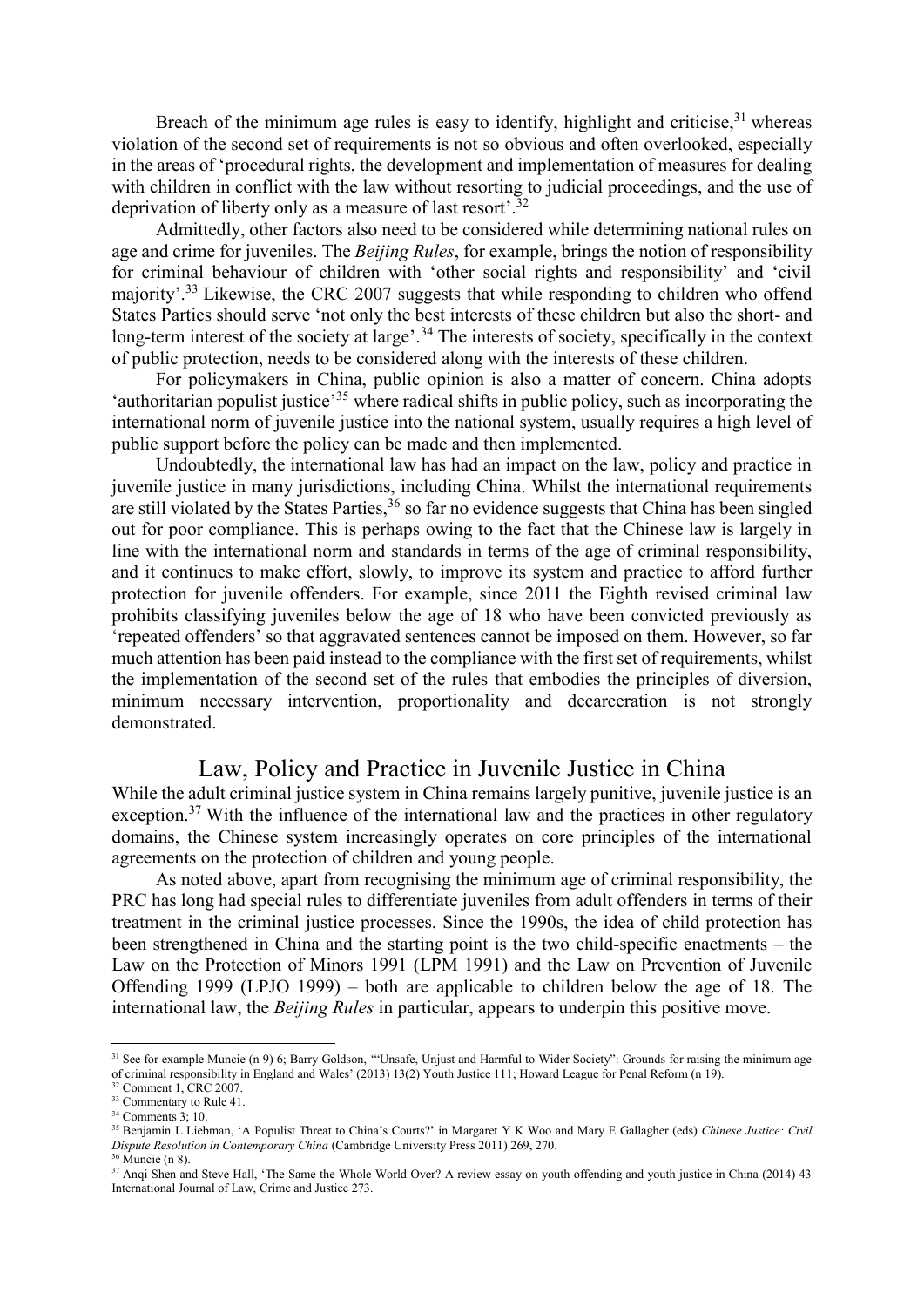Both statutes address the underlying principles in response to juvenile delinquency and crime in China. One positions education as primary measures of intervention over punishment which should only be used as supplementary means; the other provides that 'measures dealing with offending juveniles shall combine education, *ganhua* and rescue'.<sup>38</sup> *Ganhua* may mean a concept or a method in the context of early intervention and offender rehabilitation. However, it is hard to define it in solid terms. The notion of *ganhua* is based on the Mencian belief which broadly means using informal measures to persuade and influence behaviour change of a (young) person.<sup>39</sup> These principles were inserted into the Criminal Procedural Law when it was revised in 2012.<sup>40</sup>

 It is well acknowledged that there is a strong emphasis in the Chinese system on rehabilitation through education, the use of informal mechanisms and the crucial role of the society as the initial means to reintegrate children and young people who offend. This national practice is supported by traditional Chinese beliefs and is consistent with core principles expressed in the international legal framework that seeks to unify global policymaking in juvenile justice. Chart 1 below illustrates current juvenile justice policy and practice in China, in addition to where the informal measures position in the system.



Chart 1. The Rules on Age and Crime, procedures and Measures for Juvenile Offenders in China

As Chart 1 shows, both formal and informal measures are available for children who have reached the age of relative criminal responsibility, committed offences outside the eight grave crimes, and therefore are immune from the penal law. These children may be subject to two formal measures – the parental supervision order and the order of shelter for rehabilitation by the state – both are intended to be educational, as distinct from justice, disposals. Although the law offers no implementation details for these measures, it recognises a need for special treatment for these children. There are also informal measures which I will return to below.

 Formal disposals in Chinese law for juveniles who have reached the age of full criminal responsibility are essentially the same as those for adult offenders, with the exception of the death penalty. The principal punishments available to juvenile offenders include public surveillance, criminal detention, fixed-term imprisonment and the life sentence, among which public surveillance is the only non-custodial sentence. Given its specified legal requirements, this form of criminal penalty is not commonly used for juveniles.

<sup>38</sup> s.54, LPM 1991; s.44, LPJO 1999.

<sup>39</sup> Shen (n 9) 13.

 $40$  s.266.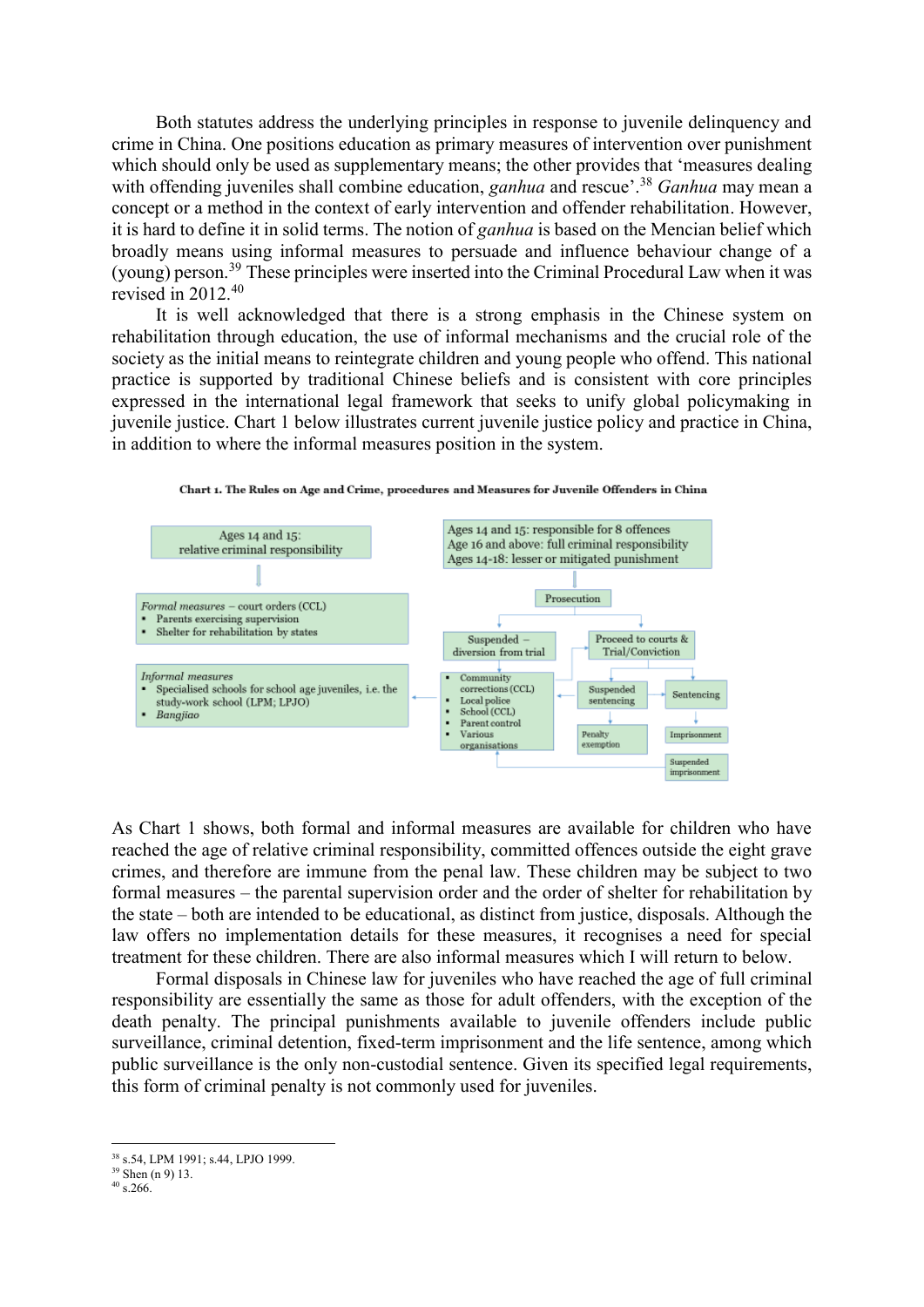Currently, community sentences are unavailable in China. Juvenile law-breakers may have their custodial sentences suspended but all of the criteria must be met.<sup>41</sup> Since the rules governing suspension of prison sentences are strict, in reality, incarceration may be inevitable for a significant number of juvenile offenders once they are brought in the criminal justice processes.<sup>42</sup>

 Along with formal procedures, there are informal measures for offending juveniles in China. In fact, informal crime control has been a key feature of the Chinese criminal justice system, especially in response to juvenile offending, <sup>43</sup> and *bangjiao* and the study-work schools are the most renowned informal mechanisms for juveniles.<sup>44</sup>

*Bangjiao* is a broad term covering varied forms of community crime control programmes which are educational and run on a voluntary basis by communities and social institutions in partnership with state agencies, for example, the designated local police officers. It aims at monitoring, assisting and rehabilitating offenders. *Bangjiao* started from the early days of the PRC as an informal crime prevention mechanism for those involved in minor offending. The Comprehensive Treatment Strategy which started in 1990 requires the cooperative participation of all agencies and the use of coordinated multiple educational measures in response to crime.<sup>45</sup> For years, community care through *bangjiao* was recognised as successful in crime control for juveniles.<sup>46</sup> However, with the change of socioeconomic circumstances and a more mobile population, the measure came to be regarded as a helpful embellishment rather than an effective measure in itself.<sup>47</sup> Today, *bangjiao* is often used as a supplementary corrective facility to provide community support for juveniles serving prison sentences and even after their release in addition to those subjected to community corrections.<sup>48</sup>

 There are two principal problems with *bangjiao*. First, as an informal measure, it is not clearly defined. It relies largely on voluntary work from various agencies, with no identifiable procedure and resources to guarantee consistency, availability and achievement of the intended outcomes; and second, there is no clear evidence to show its effectiveness. Therefore, it may be said that the use of *bangjiao* is institutionally promoted, rather than evidence-supported.

 The study-work school is an informal early intervention exclusively available for school age juveniles who are considered 'at risk' of law-breaking and who have already come to be in contact with the law for minor offences. The study-work school was designed with clear reformative and educative goals and was previously recognised as a successful welfare-based intervention for juveniles. Its use has declined in recent decades due to a combination of factors, including, *inter alia,* the shortage of evidence to indicate how the impact of the operation of early intervention facility in this context. Thus, like *bangjiao*, the study-work school has not been used in a systematic manner across the country and currently it does not appear to be a frequently used disposal for juvenile law-breakers.<sup>49</sup>

 Restorative justice was introduced to China in the early 2000's, offering an innovative mechanism alternative to conventional punitive justice for juveniles. A number of programmes

 $41$  See s.72, the CCL 1997.

<sup>42</sup> Shun'an Wang and Bin Han, 'Achievement, Problems and Solutions of Juvenile Justice in China' (2014) 6 Juvenile Justice 50, 54.

<sup>43</sup> Dennis S W Wong, 'Changes in Juvenile Justice in China' (2001) 32 Youth & Society 492.

<sup>44</sup> Bong-ho Mok, 'Community Care for Delinquent Youth: The Chinese approaches of rehabilitating young offenders' (1990) 15(2) Journal of Offender Community Service Rehabilitation 5; Jianhong Liu and George B Palemo, 'Restorative Justice and Chinese Traditional Culture in the Context of Contemporary Chinese Criminal Justice System' (2009) 7(1) Asian Pacific Journal of Police and Criminal Justice 49; Shen (n 9); Anqi Shen and Georgios A Antonopoulos, 'Restorative Justice or What? Restorative justice in the Chinese youth justice system' (2013) 21 European Journal of Law and Criminal Justice 291.

<sup>45</sup> Dawei Wang, 'The Study of Juvenile Delinquency and Juvenile Protection in the People's Republic of China' (2006) 22(94) Crime and Justice International 4.

<sup>46</sup> Lening Zhang, Dengke Zhou, Steven F Messner, Allen E Liska, Marvin D Krohn, Jianhong Liu and Zhou Lu, 'Crime Prevention in A Communitarian Society: Bangjiao and Tiaojie in the People's Republic of China' (1996) 13 Justice Quarterly 199.

<sup>&</sup>lt;sup>47</sup> Chang Liu, 'The Theoretical Reconstruction of China's Juvenile Justice System and Future Directions: with particular reference to the British youth justice system' (2011) 15(293) Forward Position 94.

<sup>48</sup> Lirong Wang, 'An Important Attempt for Crime Prevention: The First Community Services Order in China' (2003) 3(29) The People's Procuratorate 12.

<sup>49</sup> See detailed discussion in Shen (n 9).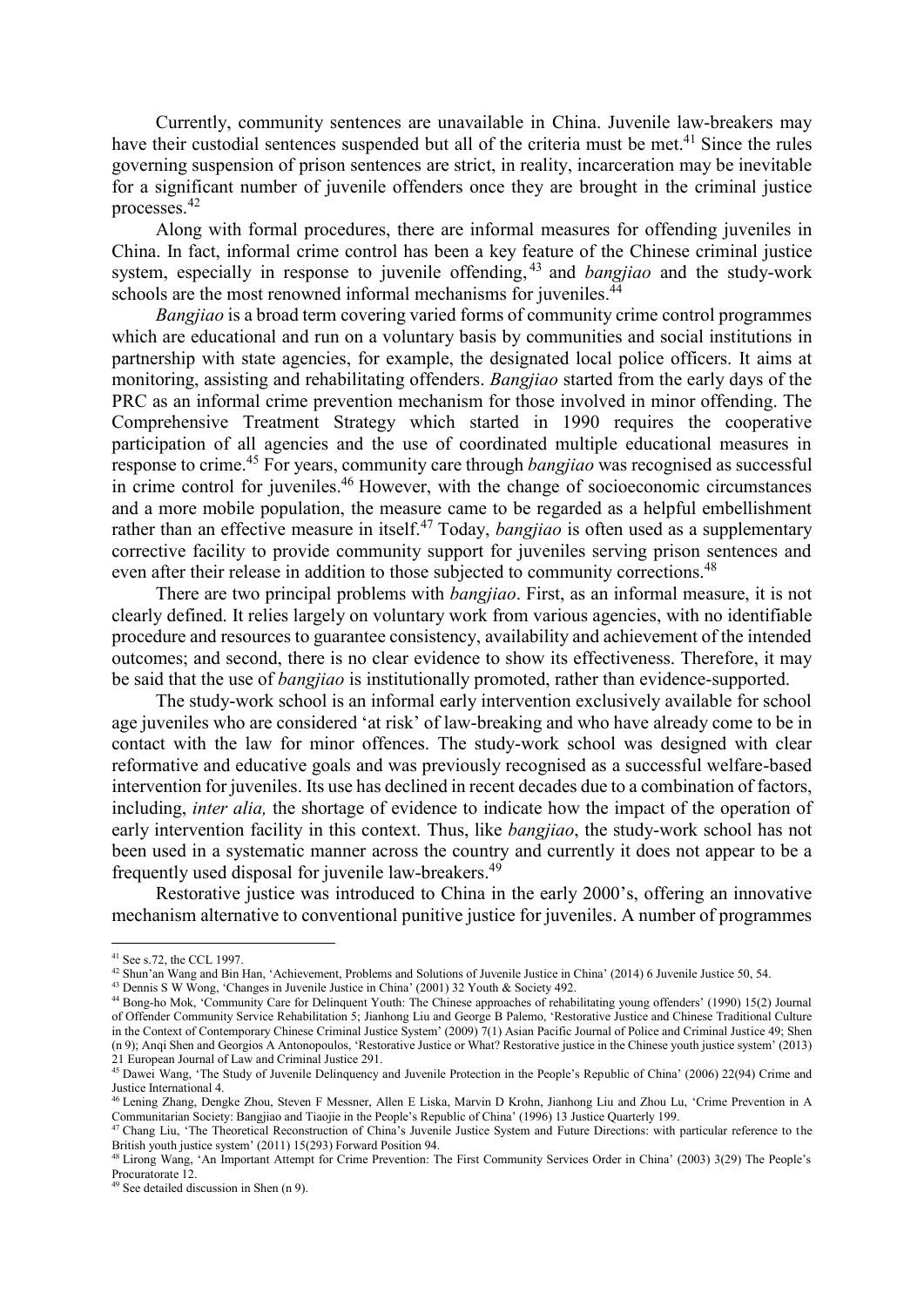have been attempted under the name of restorative justice which aim at diversion and minimum intervention by seeking to deal with juvenile wrongdoers outside legal institutions thereby diverting them from criminalisation and punishment.<sup>50</sup> Among these newly developed programmes, 'Suspended Prosecution' and 'Suspended Sentencing' are pioneering which align with restorative justice principles and exemplify China's effort to embrace the ideas of integration, restoration and protection in its juvenile justice practices.

Suspended Prosecution, also known as 'Delay in Prosecution', enables prosecutors to temporarily have their cases involving juvenile suspects who admit wrongdoing to be placed on hold. Rather than being prosecuted, the juveniles are placed within the community and subject to educational programmes through *bangjiao*. It is hoped that during the probationary periods various agencies will work together to achieve the best results for the juveniles concerned and ultimately enable them to be diverted from the judicial process.

 Similarly, Suspended Sentencing started as a pilot scheme at the Changing District Court in Shanghai. Under the scheme, judges are allowed to exercise discretion and have the sentencing stage suspended in cases involving juvenile offenders who admit guilt of the offences that are charged against them. During the pre-sentencing periods, juveniles are subject to the *bangjiao* programmes and some are expected to attend school. If they perform well and refrain from further criminal engagement during the probationary periods, sentencing is deemed no longer necessary. <sup>51</sup> The purpose is to divert these juveniles from criminal punishment and represents an ostensible attempt of the Chinese judiciary to depart from the conventional justice practices.

 Both pilot schemes are intended to encourage behaviour change, integration and confidence building of juvenile law-breakers outside the formal procedures and work towards the direction of lifting juveniles out of the criminal justice system – an approach to childcentred juvenile justice promoted by the international law. However, they share several problems. Firstly, both schemes primarily involve personnel from legal institutions – prosecutors and members of the judiciary – and therefore are part of formal criminal justice processes. Juvenile offenders are not, therefore, entirely immune from the penal system rendering harmful consequences – labelling, criminalisation, negative social reaction and stigma<sup>52</sup> –inevitable. Secondly, a lack of solid legal basis for these innovative measures has raised the issue of legality and prevented them being widely used. Currently, Suspended Prosecution is mainly operated locally often in small scale, under the internal regulations of the procuratorate. <sup>53</sup> The use of Suspended Sentencing is also restrained. Thirdly, the effectiveness of these newly developed measures has not been evaluated in a robust manner perhaps due to methodological difficulties and other factors. According to Changning District Court, their pilot scheme was successful as none of the 29 juvenile delinquents who were part of it reoffended during the pre-sentencing probationary periods.<sup>54</sup> Other than that, no further evidence appears to be available.

Similar attempts have been made in juvenile justice practices in China to improve its system. As Chart 1 illustrates, informal and welfare-based measures, although available, are limited, and as previously pointed out, there are fundamental problems that hinder the development of the innovative, divergent and non-punitive measures for juveniles in need.

 China does have institutional arrangements and operational practices that, if running as they are designed, are capable of achieving the goal of the international law as regards juvenile

<sup>50</sup> Shen and Antonopoulos (n 43).

<sup>51</sup> Xiaorong Gu and Xiang Guo, 'China Criminal Responsibility of Minors in National and International Legal Order' (2004) 1(75) International Review of Penal Law 660, 670.

<sup>52</sup> Howard S Becker, *Outsiders: Studies in the sociology of deviance* (Macmillan 1963); Edwin M Lemert, *Human Deviance, Social Problem and Social Control* (Englewood Cliffs 1967); Franklin E Zimring, *American Juvenile Justice* (Oxford University Press 2005); Goldson (n 30). <sup>53</sup> Shen and Antonopoulos (n 43).

<sup>54</sup> Gu and Guo (n 50) 670.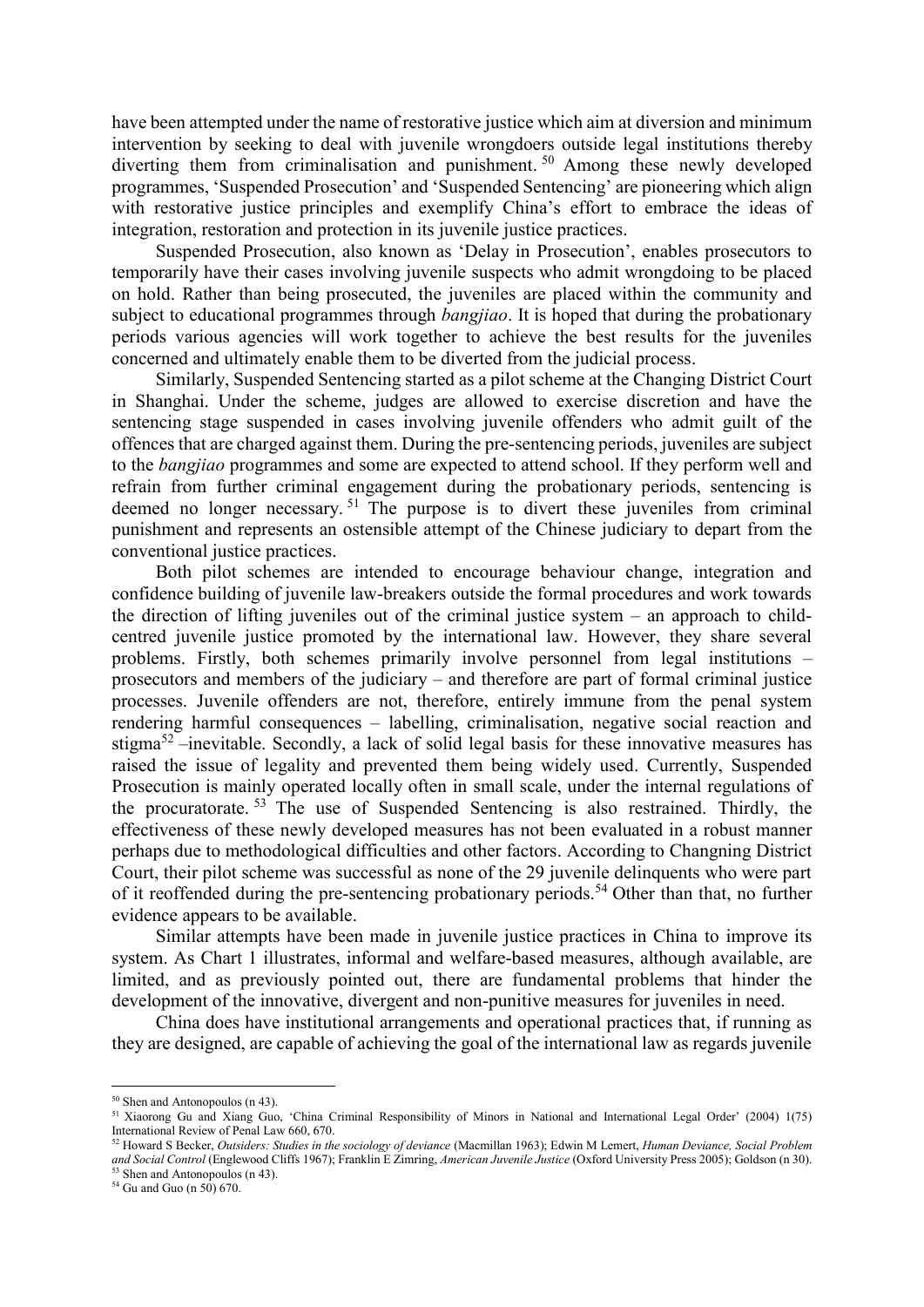justice. However, China's problem is arguably the slow development of welfare-based, noncriminal measures for juvenile offenders. In addition, some practices, such as the range of sentences available, are at odds with the core principles underpinning international law that aims to divert the majority of offending juveniles from legal institutions, formal processes, and criminal sanctions. Admittedly, as in many jurisdictions, China faces tension between the international norm of child protection, and public and government's long-standing concerns over security and social order.<sup>55</sup> With the seemingly worsened reality of juvenile delinquency and crime, there are calls for reforms to toughen policy and practice as a public reaction – a sign of worrying turning to punitivity in juvenile justice.

## The Reality of Juvenile Offending and Calls for Reform

It is observed that rapid economic growth over the past four decades has brought with it an increase in crime; statistically there seems to be upsurge of juvenile offending in China.<sup>56</sup> Chinese writers have intensively expressed their concerns over these upswing trends, new patterns, and alarmingly sophisticated characteristics of juvenile criminality.<sup>57</sup> Children are found to offend at very young ages,<sup>58</sup> they use the same methods as that typically employed by adult offenders, and their criminal acting often results in very serious consequences.<sup>59</sup> The public reaction is often a general call for tougher policy of crime control against offending children and young people.

 Public debate became heated in 2013 after an atypical tragedy involving the torture of an 18-month old baby boy in a lift by a ten-year old girl, who later took him home and threw him out of a building from her balcony on the  $25<sup>th</sup>$  floor.<sup>60</sup> To react to the serious incident involving the child 'offender' and to juvenile crime in general, there is a widespread belief that children mentally and socially mature earlier today than their counterparts in the old days when the law was created. Therefore, it is reasonable now to hold younger children accountable for serious wrongdoing. It is thought that reducing the age of criminal responsibility, thereby placing offending children in the criminal justice system might deter potential child law-breakers;<sup>61</sup> although claiming children develop quicker in contemporary China is not supported by any solid evidence.

Some commentators<sup>62</sup> observe a lack of effective measures in dealing with 'offending' children below the age of criminal responsibility. They claim that shelter for rehabilitation is not frequently ordered due to a shortage of facilities; the parental supervision order is also hardly used as it is thought that juvenile law-breaking is often a result of poor parenting and those parents lack capacity to supervise their children effectively and to help them with behaviour change. Moreover, it is argued that detailed procedural law is not available to guide the use of existing mechanisms. Rather than calling for creating new, effective mechanisms, they propose lowering the minimum crime age so as to place younger age children in the formal

<sup>55</sup> Guoling Zhao, 'Juvenile Criminal Justice System in China' in Liqun Cao, Ivan Y Sun and Bill Hebenton (eds) *Routledge Handbook of Chinese Criminology* (Routledge 2014) 103.

 $56$  Shen and Hall (n 36).

<sup>57</sup> Jianlong Yao, 'Juvenile Delinquency Control in Transitional Societies: A study on the national pilot scheme on the juvenile risk groups and the prevention of crime' (2012)  $\frac{1}{4}$  Social Sciences 63.

<sup>&</sup>lt;sup>58</sup> Oing Ju (2007) 'A Quantitative Analysis on the Trend of Chinese Youth Offending' (2007) 5 Issues of Youth Offending 15; Yi Han (2006) 'Rethinking to Legislate on Juvenile Offending: With a particular reference to the age of quasi-criminal liability' (2006) 1 Legal Studies 65, 67.

 $59$  Han (n 57) 67.

<sup>60</sup> *Xinhua News*, 5 December 2013[, http://news.xinhuanet.com/politics/2013-12/05/c\\_125808871.htm.](http://news.xinhuanet.com/politics/2013-12/05/c_125808871.htm) 

<sup>&</sup>lt;sup>61</sup> See Rongrong Zheng and Yuchi Liu, An Analysis of the Feasibility of Lowering the Age of Criminal Responsibility in China (2015) 3 (Zhong) Law and Society 246, 246; Xiaoying Li, 'Considering the Issue of Lowering the Age of Criminal Responsibility' (2006) 6 Academic Journal of Henan Institute of Cadres for Legal and Political Administration 137, 138; Liuying Ma, *Research on the Criminal Justice Treatment for Juveniles* (The Intellectual Property Press 2009) 111-112; Xun Zhang, 'New Ideas on Fixing the Age of Criminal Responsibility' (2010) 22(4) Journal of Sichuan Police College 17; Jun Zhong and Xiaomei Lin, 'Crime Increasingly involving Juveniles of very Young Ages and the Reform of the Age of Criminal Responsibility' (2009) 22(2) Journal of Shanxi College for Youth Administrators 73, 73; 75.

 $62$  For example, Gu and Guo (n 50) 666; Zhong and Lin (n 60).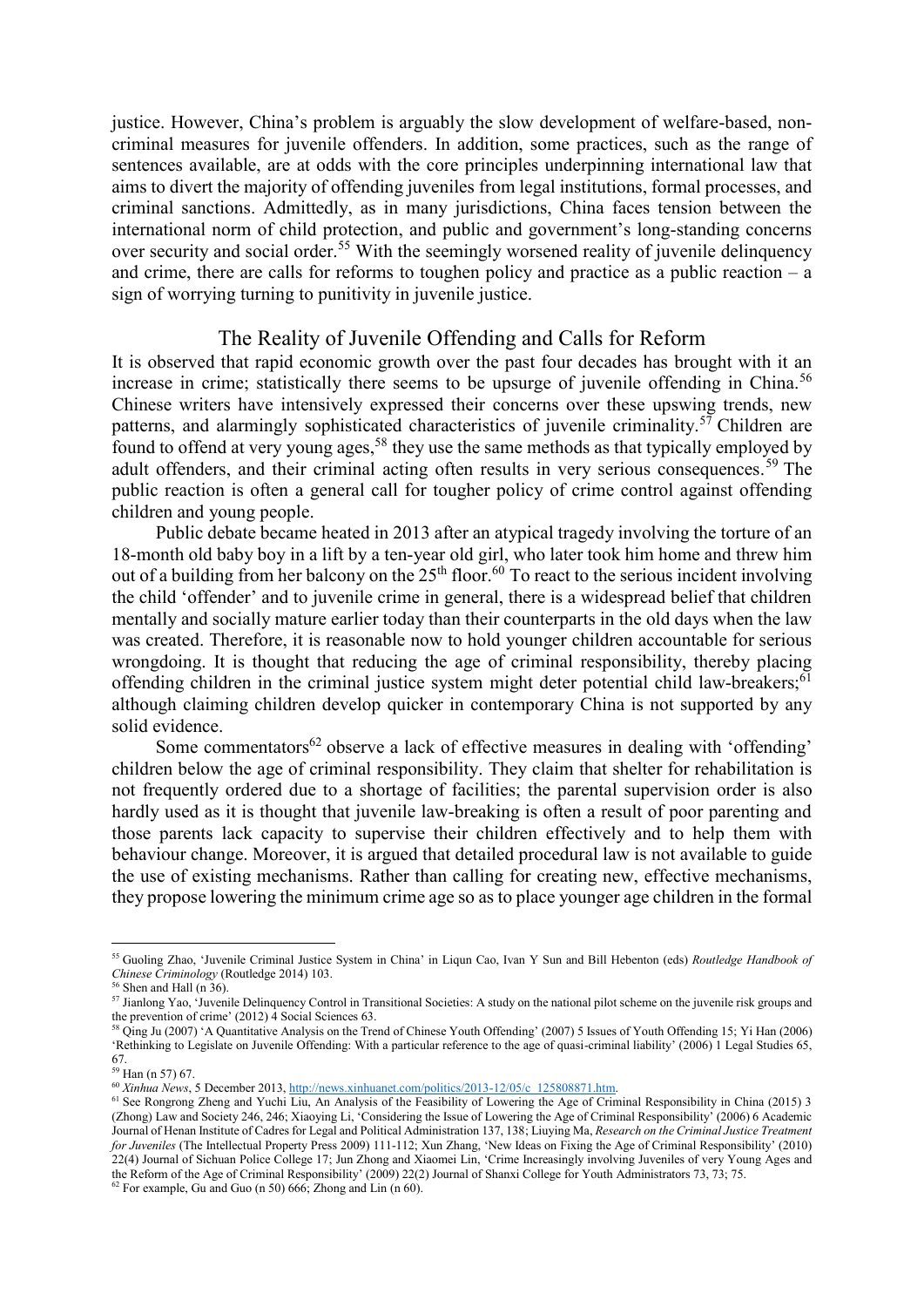criminal justice system.<sup>63</sup> It is true that doing nothing cannot be accepted as a responsive state reaction that 'primarily takes into account the best interests of these juveniles', according to international standards. <sup>64</sup> However, lowering the minimum crime age is certainly unhelpful as it serves to remove these juveniles 'from the category of "child" altogether'<sup>65</sup> and exposes them to the substantive criminal law as adults.<sup>66</sup>

There are academic writers in China who seek support for lowering the age of criminal responsibility from the international law. For example, Zhong and Lin turn to Rule 4.1 of the *Beijing Rules* and interpret it as follows:

The Rule says that the facts of emotional, mental and intellectual maturity of children should be considered. This is to say that it is children's actual capacity to understand the wrongfulness of their actions and actual capacity to control their actions that matters. Given the current social circumstances in China, lowering the minimum crime age should be acceptable and would be supported by the general public.<sup>67</sup>

This interpretation is problematic for two reasons. First, no evidence is available to affirm the social circumstances in China that justify lowering the age of criminal responsibility; second, Rule 4.1 is taken out of the international legal framework as a whole and misinterpreted irrespective of the core principles embodied in the international law that promote the best interests of children in conflict with the law.<sup>68</sup>

Some Chinese scholars<sup>69</sup> search for evidence through comparative law. Typically the laws of foreign jurisdictions which adopt low ages of criminal responsibility are cited in support the lowering of the minimum crime age in China. The 'intrinsic intricacies and overarching complexities' of comparative law are often overlooked.<sup>70</sup> More seriously, factual errors are found in comparative articles 'citing' foreign law, policy and practices. One scholar,  $71$  for example, calls for urgently lowering the age of criminal responsibility in China as was the case, it is claimed with no referencing details, in the United Kingdom where the Home Office was working on a proposal to lower the age of 'problem children' from 13 to eight. The claim ignores the fact that to respond to the UN Committee's criticisms, raising the minimum crime age has been strongly advocated across jurisdictions in Britain.<sup>72</sup> This exemplifies the 'methodological hazards' <sup>73</sup> of comparative law: one is the possibility of misreading or simplifying local context and reading foreign law, policy and practice uncritically.<sup>74</sup> Linguistic incompetence is perhaps another problem,<sup>75</sup> as anything less than complete fluency may leave one vulnerable to misinterpretation.<sup>76</sup> The Chinese case illustrates problems in comparative academic research and here they have rendered the reading of foreign laws unhelpful.

<u>.</u>

 $76$  Zedner (n 73).

 $63$  Zhong and Lin (n 60) 75.

<sup>&</sup>lt;sup>64</sup> Article 3, CRC.

<sup>65</sup> Chris Jenks, *Childhood: Second Edition* (Routledge 2005) 128.

<sup>66</sup> Barry Goldson (ed.), *Youth in Crisis? 'Gangs', Territoriality and Violence* (Routledge 2011).

 $67$  Zhong and Lin (n 60) 76.

<sup>68</sup> Article 3, CRC; Comments 31-33, CRC 2007.

<sup>69</sup> For example, Jibao Zhang, 'Discuss Necessity of Lowering the Age of Full Criminal Responsibility' (2012) 8 (Zhong) Law and Society 247; Yao Yao, 'Preliminary Discussion on Lowering the Minimum Age of Criminal Responsibility in China' (2012) 7 Products and Quality 213; Zhong and Lin (n 60).

<sup>70</sup> Goldson and Hughes (n 13) 214.

 $71$  Li (n 60) 138.

<sup>72</sup> For England and Wales, see for example Rob Allen, *From Punishment to Problem Solving: A new approach to children in trouble* (Centre for Crime and Justice Studies 2006); Muncie (n 8). For Scotland, see for example Maher (n 1). For Norther Ireland, see Northern Ireland Department of Justice, *A review of the Youth Justice System in Northern Ireland* (Northern Ireland Department of Justice 2011). <sup>73</sup> Francis Pakes, *Comparative Criminal Justice* (2nd edn) (Willan Publishing 2010) 22.

<sup>74</sup> Lucia Zedner, 'Comparative Research in Criminal Justice' in Lesley Noaks, Michael Levi and Mike Maguire (eds) *Contemporary Issues in* 

*Criminology* (University of Wales Press 1995) 8.

<sup>75</sup> Frank Leishman, 'Policing in Japan: East Asian archetype?' in Rob I Mawby (ed.) *Policing across the World: Issue for the Twenty-first Century* (Routledge 1999) 109.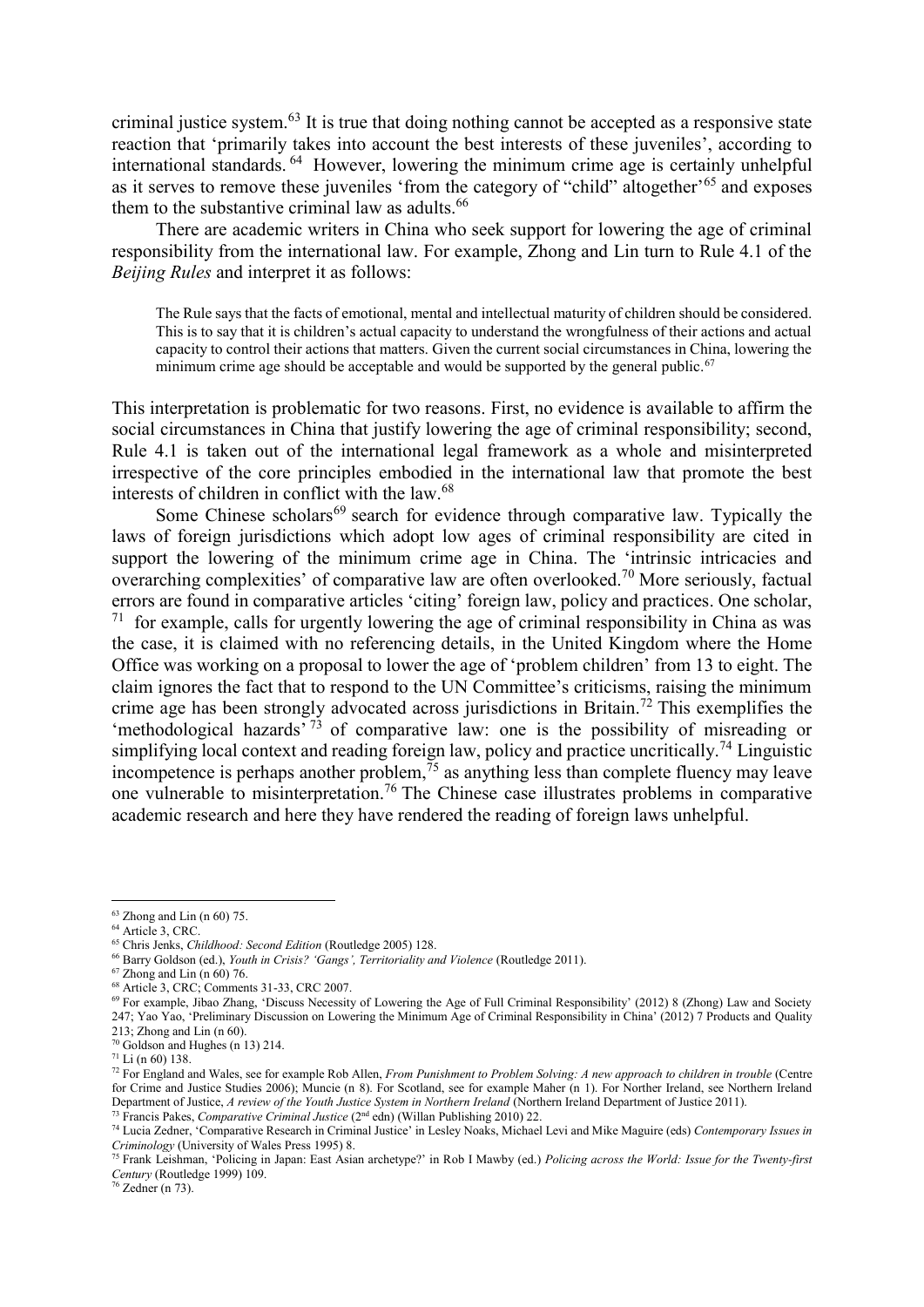There are also many Chinese scholars who support the existing rules on age and crime but argue that the law should be refined.<sup>77</sup> Yao, for example, contends that setting 14 as the minimum age of criminal responsibility is appropriate because it not only reflects the circumstances in China but is consistent with the international law, in addition to the policy and practice of many other countries.<sup>78</sup> However, the scope of grave offences relevant to the age of relative criminal responsibility needs to be reconsidered to include only very serious crimes that are commonly identified across cultures.<sup>79</sup> Han, in contrast, argues that the current scope of grave offences is too narrow, considering the aims of penal policy and the policy concerning juveniles' well-being and their protection in China. <sup>80</sup> Echoing Han, Gao suggests that juveniles who have reached 14 years of age should be held criminally liable for offences that may not be very serious but clearly harmful and that are prevalent among juveniles, such as theft, snatching, fraud and sexual assault, for the purpose of crime prevention and public protection.<sup>81</sup> Apparently, the latter views represent an effective lowering of the age of full criminal responsibility from 16 to 14 in China and therefore represents a departure from the international standards.

 China, like other State Parties, continues to face a balancing exercise between 'care' and 'control' in juvenile justice and the tension between the protection for children who offend and the safety of public at large. Often, when juvenile crime becomes an issue of great public concern, criminalisation tends to be favoured over diversions. Concerns over crime control and community safety trigger calls for lowering the age of criminal responsibility, $82$  meaning that the further development of needs-based measures to tackle the structural problems of juvenile offending are put on hold.

#### Conclusion

Although international law, the CRC in particular, has not been incorporated into domestic legislation in China, its age of criminal responsibility is not too low as far as international benchmarks are concerned. China accepts that children and young people deserve particular protection and offending juveniles are treated differently from adult criminals in the Chinese system. Following the global trend, child-centred juvenile justice strategies continue to be developed in China where the criminal justice processes are typically perceived to have a punitive tradition. Despite various difficulties and challenges, a series of developments have been made in recent years, as this article illustrates. However, like many other systems, much needs to be done in China to fully accord with the core principles of international law as regards juvenile justice: securing immunity from prosecution, developing welfare-based measures, and minimising the use of incarceration for juvenile offenders.

 Clearly, China's problem is not so much about settling the age of criminal responsibility, nor is about its resistance to international law, but more to do with a lack of 'sympathetic understanding' necessary for compliance with it – a problem shared with other States Parties.  $83$ For China, there is an urgent need to develop a comprehensive and accurate knowledge of international law in order to address issues, such as, what should a welfare-based system for

<sup>77</sup> For example, Xingwang Chen and Juanjuan Chen, 'Problems of the Minimum Age of Criminal Responsibility in Chinese law and Restructure' (2006) 15(2) Journal of Beijing Youth Politics College 43; Jianlong Yao, 'Theoretical Examination of Criminal Responsibility in relation to Juveniles in China' (2006) 3 Journal of Northwest China College of Law and Political Science 147. Mingxuan Gao, *Specialised*  Discussions on the Criminal Law, 1<sup>st</sup> Section (The Higher Education Press 2002).

<sup>78</sup> Yao (n 76) 152.

<sup>79</sup> Ibid. 156.

<sup>80</sup> Han (n 57) 70; 69.

 $81$  Gao (n 76) 212.

<sup>82</sup> David Smith and Kiyoko Sueda, 'The Killing of Children by Children as A Symptom of National Crisis: Reactions in Britain and Japan' (2008) 8(1) Criminology & Criminal Justice 5.

<sup>83</sup> Bruce Abramson, *Juvenile Justice: The 'Unwanted Child' of State Responsibilities. An analysis of the concluding observations of the UN Committee on the rights of the Child, in regard to juvenile justice from 1993 to 2000* (International Network on Juvenile Justice/Defence for Children International 2000).